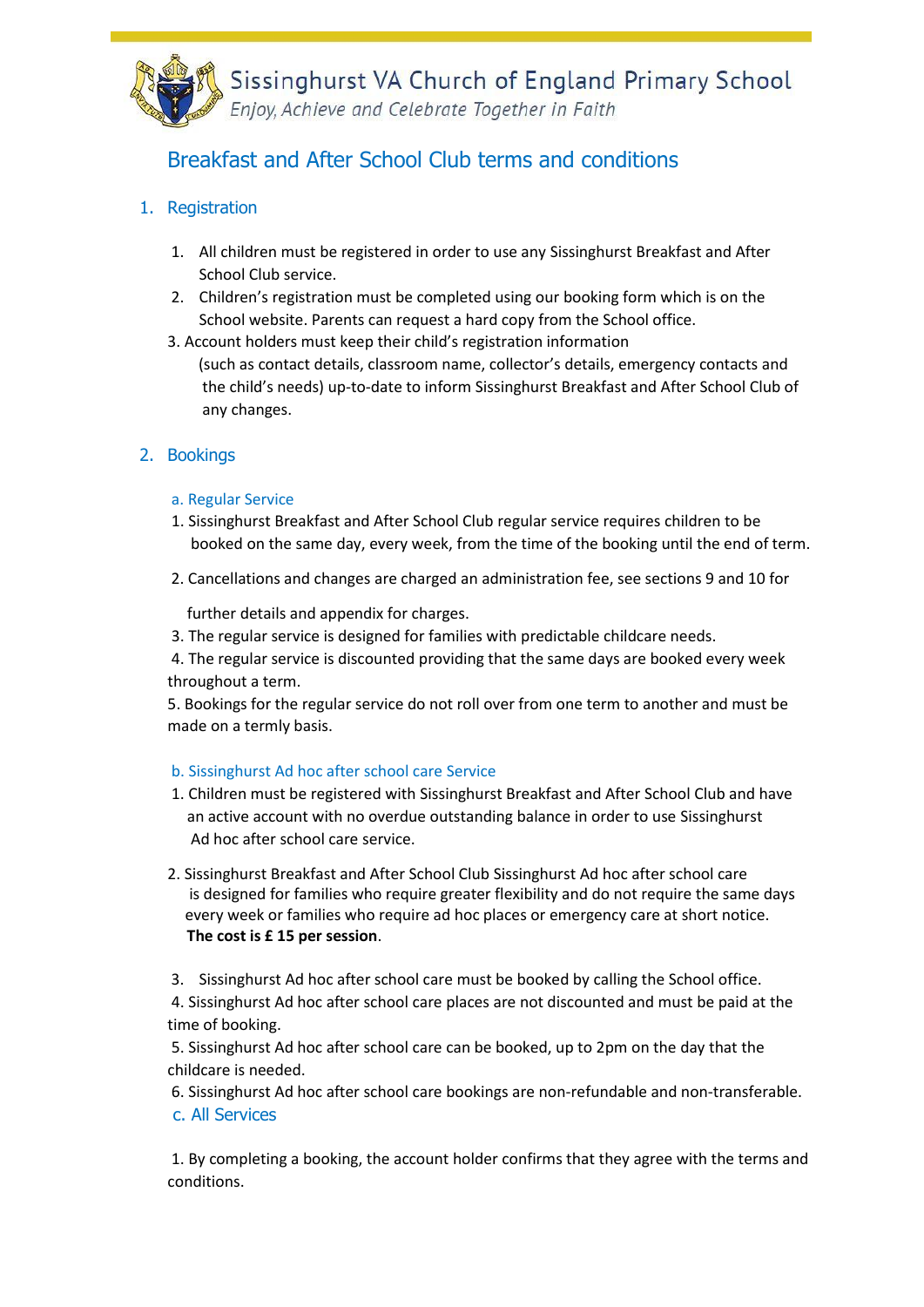2. Account holders must ensure that all payments are completed by the due dates.

#### d. Notice Period (Booking in Period for Term Time)

1. Sissinghurst Breakfast and After School Club has a booking in period which closes at midday on the second Friday of each new term.

2. During the "booking in" period, Sissinghurst Breakfast and After School Club requires three working days' notice before a child can start using the service on a regular booking. 3. After the "booking in" period, Sissinghurst Breakfast and After School Club requires five working days' notice before a child can start the service on a regular booking.

4. If urgent childcare is needed before a regular booking starts, the Sissinghurst Ad hoc after school care emergency service can be used.

5. If a child who is registered with us accesses the service without a formal regular booking or without payment, Sissinghurst Breakfast and After School Club may refuse to include

the child for the session and they will be taken to the school reception.

6. If a child who is registered with us but does not have a formal booking or payment is allowed to attend the session (as an exception during the booking in period only) this will

 be recorded as an Ad hoc place and the fee for this will become due for immediate payment.

7. If a child attends who is not known to us and does not have a formal booking or payment we will not be able to offer them a place and they will be taken to the school reception.

#### e. Term Time Periods

1. Sissinghurst Breakfast and After School Club runs services during the term time periods as follows:

- a. Autumn term September to December
- b. Spring term January to March
- c. Summer term April to July.
- 2. In order to access the service bookings must be made by the account holder each term.

#### f. INSET Days

a. INSET Days are not chargeable and are not included in the programme.

b. If, for any reason an INSET day has been included on a programme (for example where the date was unknown at the time the programme was planned) this will be cancelled and a credit automatically issued to the account where it is due

#### g. Collection Time

All children must be collected on time:

- 1. After school clubs children must be collected by the advertised closing time of the club At 5.15pm.
- 2. Late collection if children are collected late from any service there is a late collection fee for each half hour or part of, see table of charges.
- 3. Where a late collection fee is incurred an invoice will be added to the online account in respect of the late fees due.
- 4. Invoices for late fees should be paid within 48 hours using Parentpay online system.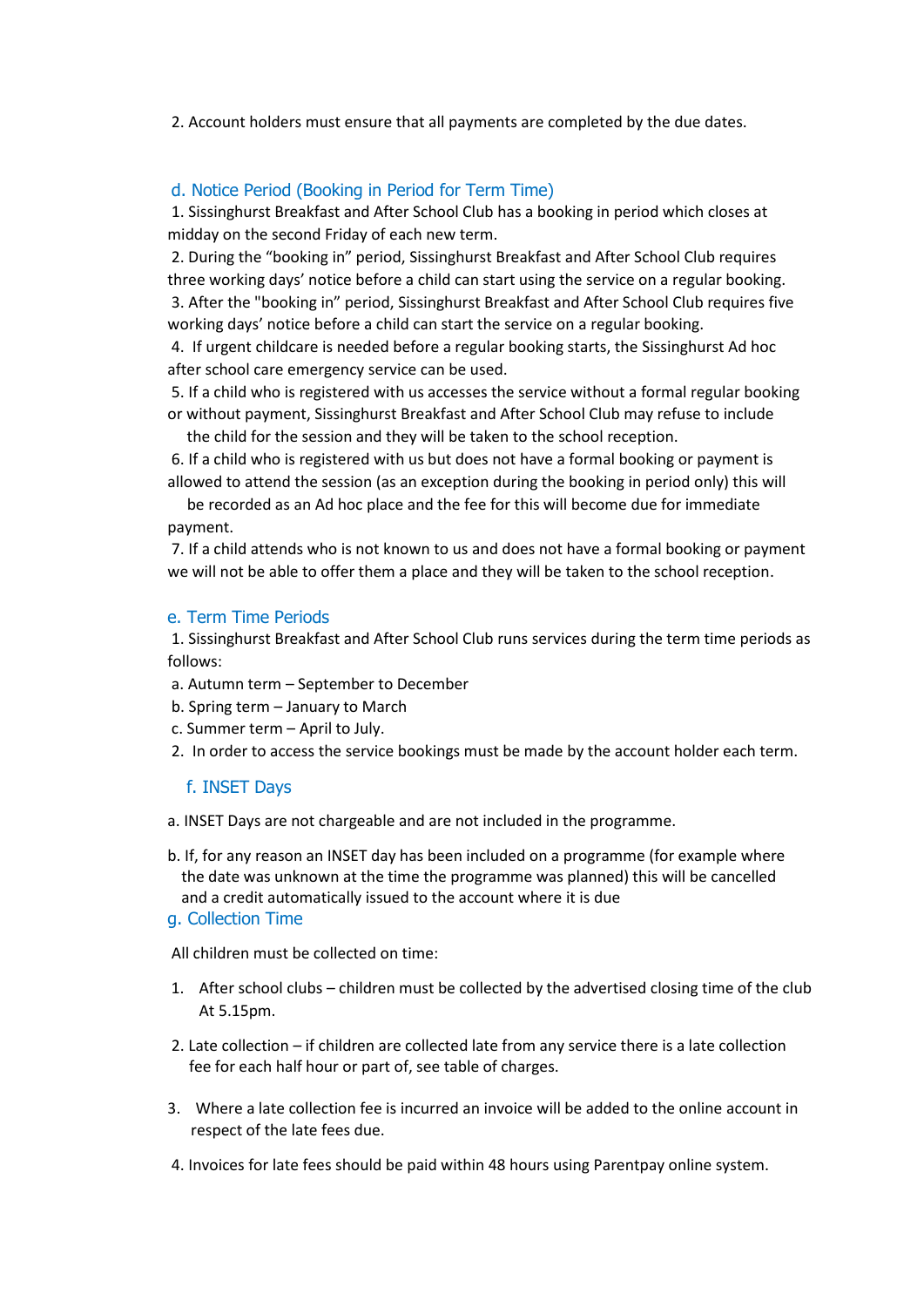5. Where an account has outstanding invoices in respect of late fees, no further bookings will be allowed.

#### h. Payment Methods

- a. Parentpay
- 1. Payment can be made by Parentpay.
- 2. There is no charge for payment by Parentpay.
- b. Cash
- 1. We do not accept cash payments for regular bookings but in exceptional circumstances we can accept cash for the service if it is agreed with the School Business Manager in advance.
- c. Standing Order via your bank.

#### **Pupil premium families can access the service at a discounted rate of £1 a day for**

#### **breakfast club and £2 a day for after school club**

#### i. Terms

- 1. After School and Breakfast Club fees can be paid in full at the start of term or by standing order instalment plan.
- 2. Monthly payment instalments can be made over a maximum period of three months providing the booking has been made at the start of term.
- 3. Monthly payment instalments can be made over a maximum period of two months if the booking is made mid-term.
- 4. Monthly payment instalments are not available where a booking has been made in the last month of term and the fees must be paid in full at the time of booking.
- 5. Fees for all bookings and additional charges must be paid in full at least two weeks before

the end of term.

6. Standing Order payment instalments must be set up by the Account Holder at the time of

the booking in order for payments to be taken automatically in equal amounts on the same

date each month that the Account Holder chooses.

- 7. Bookings will be cancelled if:
- a. The first payment is declined or not received within 24 hours of booking
- b. A monthly payment instalment plan is not set up within 24 hours of making a booking
- 7. Where a payment date falls on a Saturday or Sunday the account holder must make an allowance for the payment to be taken on another day (usually the following Monday) and ensure that the payment reaches us.
- 9. It is the account holder's responsibility to:
	- a. Ensure there are sufficient funds in their account to make the payment on the due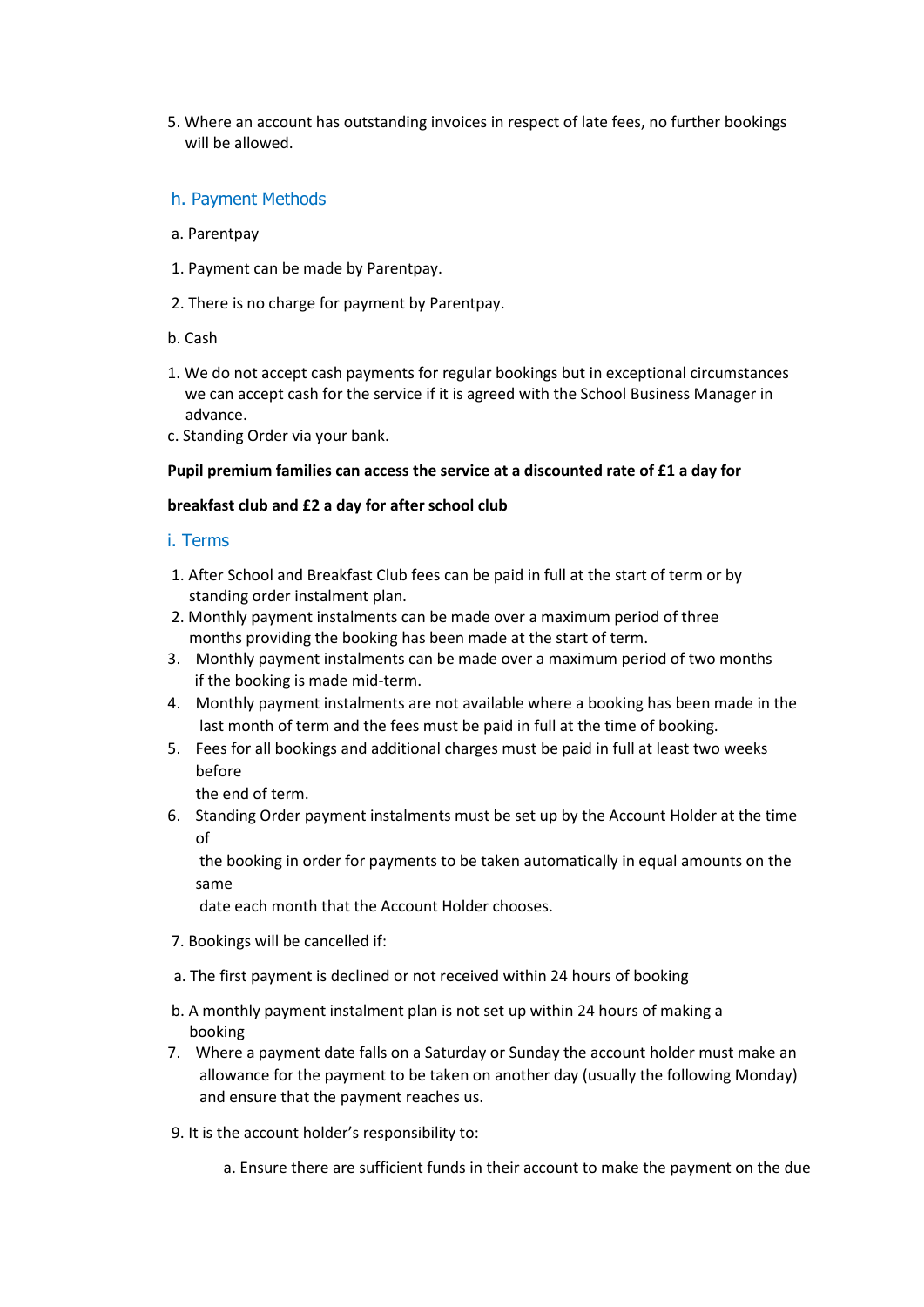date.

- b. Inform us if a card has been cancelled and provide us with updated card details to avoid their payments being declined and avoid administration fees.
- c. Ensure their Sissinghurst Breakfast and After School Club booking system account is cleared and the full term's fees are paid at least two weeks before the end of term.
- 10. Account holders and families with outstanding fees will be unable to make further bookings until all fees are paid.
- 11. Outstanding fees and debts will not be carried over from one term to the following term.
- 12. Sissinghurst Breakfast and After School Club is only able to alter the dates of any payment schedule once it has been set up by the account holder in an exceptional circumstance and if a request is in writing.

#### j. Missed, Declined and Late Payments

- 1. All missed, declined and late payments of any type will incur an administration fee.
- 2. A missed or late payment is any payment that is not cleared by the due date agreed at the time of booking.
- 3. A declined payment is any payment that is declined by the bank for any reason or where the payment card is not accepted for any reason when presented for payment.
- 4. It is the responsibility of the Account Holder to ensure that all payments are met on the due date.
- 5. Deferred Payment or Credit
- 6. We do not offer credit under any circumstances but we may be able to offer alternative payment arrangements for families facing unusual circumstances such as a delay in tax credits, starting a new job etc. Information about this can be made available by contacting our School Business Manager by email a[t sbm@sissinghurst.kent.sch.uk.](mailto:sbm@sissinghurst.kent.sch.uk)
- 3. Change of Booking and Cancellations
- 1. All changes and cancellations for termly bookings must be made in writing with at least two weeks' notice.
- 2. To make a cancellation or change to a play scheme booking the request must be in Writing and with at least three working days' notice.
- 3. Should a balance remain after a change or a cancellation is made, it will remain in the parent's Sissinghurst Breakfast and After School Club account as a credit.
- 4. To change your booking please send in a new registration form which can be downloaded from the school website or a hard copy can be requested from the School office.
- 5. To cancel your booking please put the request in writing and send it to the School office.
- 6. If you are unable to download the form from the website, please contact office@sissinghurst.kent.sch.uk in the first instance with: a. Parent/ Guardian's name b. Child's name c. The days the child attends d. What changes you want to make or if you want to cancel the place completely.
- 7. An administration fee is charged for all changes or cancellations.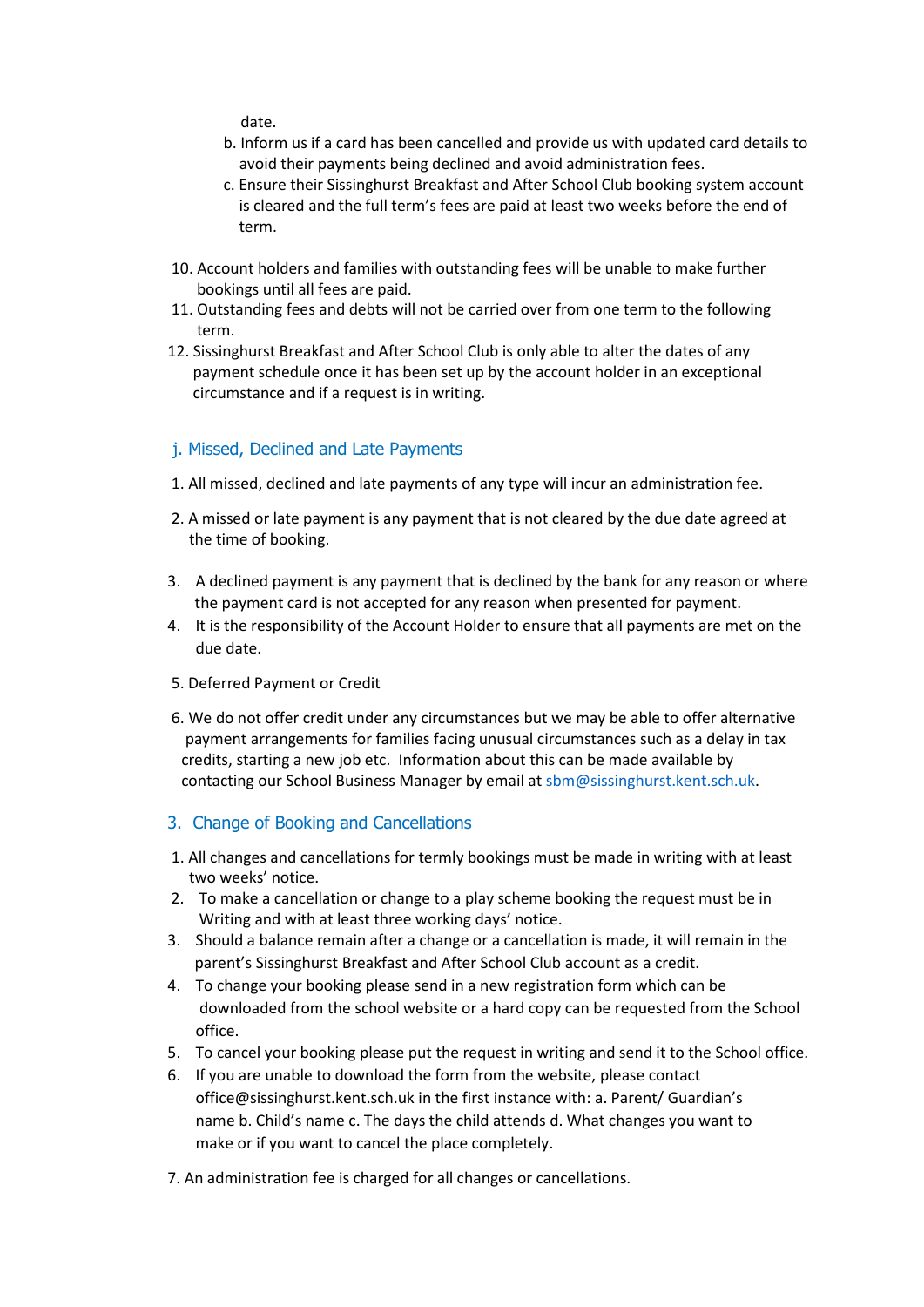#### 4. Credits and Refunds

- 1. If there is a credit on an account this may be used against future bookings.
- 2. Where a refund payment is required the account holder will be asked to complete a form in order to claim the payment.

3. Refund payments are made by direct BACS transfer to an account in the account holder's name.

- 4. Before refunds are processed proof may be required depending on the circumstances e.g. doctor's note, cancelation request)
- 5. Refunds/Credits are not given for:
- a. Annual membership fee
- b. Short periods of illness (less than two weeks for term time and less than three working days for holiday play scheme)
- c. Family holidays or school camp
- d. Where the service is available but the child chooses not to attend
- e. Lost or damaged personal property
- f. Where the service is unavailable through circumstances beyond our control e.g. school flooded, social disorder, strike days
- g. Sissinghurst Ad hoc after school care
- 5. Debt Recovery

1. When fees become overdue through a missed or declined payment and a debt is incurred,

Sissinghurst School will contact the Account Holder to give them an opportunity to make

an immediate payment.

2. If the Account Holder makes an immediate payment and providing it is the first time the

Account Holder has missed a payment; Sissinghurst School reserves the right to waive the

missed payment fee. The Account Holder must apply for this in writing.

4. If the Account Holder is unable to make an immediate payment Sissinghurst Breakfast and After School Club may offer the Account Holder an opportunity to make a deferred payment or payments to repay the amount at an agreed date. This will only be offered providing the Account Holder contacts Sissinghurst Breakfast and After School Club within 24 hours of receiving notification of a missed or declined payment.

5. If the Account Holder does not agree to make the payment on a later date and where Sissinghurst Breakfast and After School Club is unable to recover the payment, a four stage formal debt recovery process will commence for Sissinghurst Breakfast and After School Club

to recover the debt and any administration charges from the Account Holder.

- 6. At any stage of the formal debt recovery process the Account Holder may request
- an alternative payment schedule if they are experiencing financial hardship.
- 7. At each stage of the formal debt recovery process, if the fees remain unpaid,

a further administration fee is incurred by the Account Holder and this is added to the debt.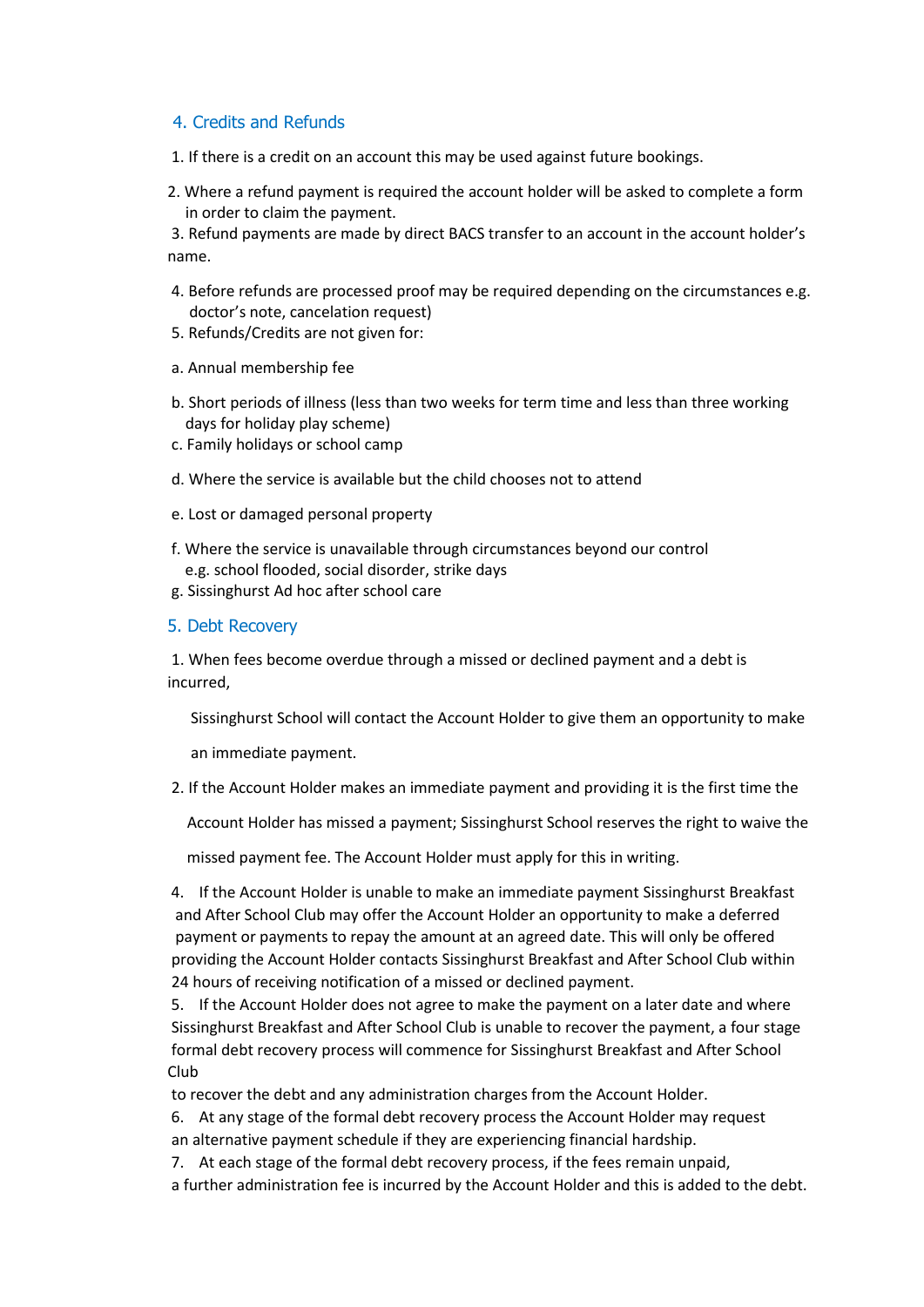7. Sissinghurst Breakfast and After School Club will avoid taking Court Action except in cases where:

- a. Sissinghurst Breakfast and After School Club has offered support to the Account Holder but this has not been taken up by the Account Holder
- b. Sissinghurst Breakfast and After School Club has made alternative arrangements for payment with the Account Holder that have subsequently not been honoured.
- c. Sissinghurst Breakfast and After School Club has good reason to believe that the Account Holder is avoiding or evading making payment or where an account has had more than two failed or missed payments in the past.
- d. Sissinghurst Breakfast and After School Club believes that the reputation of the School or character of the officers representing Sissinghurst Breakfast and After School Club are at risk.

#### Stage 1

- 1. If Sissinghurst Breakfast and After School Club does not hear from the Account Holder within 24 hours of the missed or declined payment a stage 1 administration fee is incurred.
- 2. Sissinghurst Breakfast and After School Club will: a. Write to the registered Account Holder by email to the address held on the account b. Request payment in full (including Stage 1 administration fee) within a further 24 hours.
- 3. If payment is received by the deadline no further action will be taken.
- 4. If an alternative payment date is agreed with the Account Holder and providing that payment is successful no further action will be taken.
- 5. If payment is not received by the deadline the debt will be progressed to stage 2.

#### Stage 2

1. If Sissinghurst Breakfast and After School Club does not hear from the Account Holder within

one week of Stage 1 notification a Stage 2 administration fee is incurred.

2. Sissinghurst Breakfast and After School Club will: a. Write to the registered Account Holder

by email to the address held on the account b. Request payment in full (including stage 1

and 2 administration fees) within 24 hours.

- 3. If payment is received by the deadline no further action will be taken.
- 4. If payment is not received by the deadline the debt will be progressed to stage 3 and the child(ren) will be unable to continue to use the service with immediate effect.

#### Stage 3

- 1. If Sissinghurst Breakfast and After School Club does not hear from the Account Holder within the next 24 hours a Stage 3 administration fee is incurred
- 2. Sissinghurst Breakfast and After School Club will: a. Write to the registered Account Holder by email to the address held on the account and b. Request payment in full